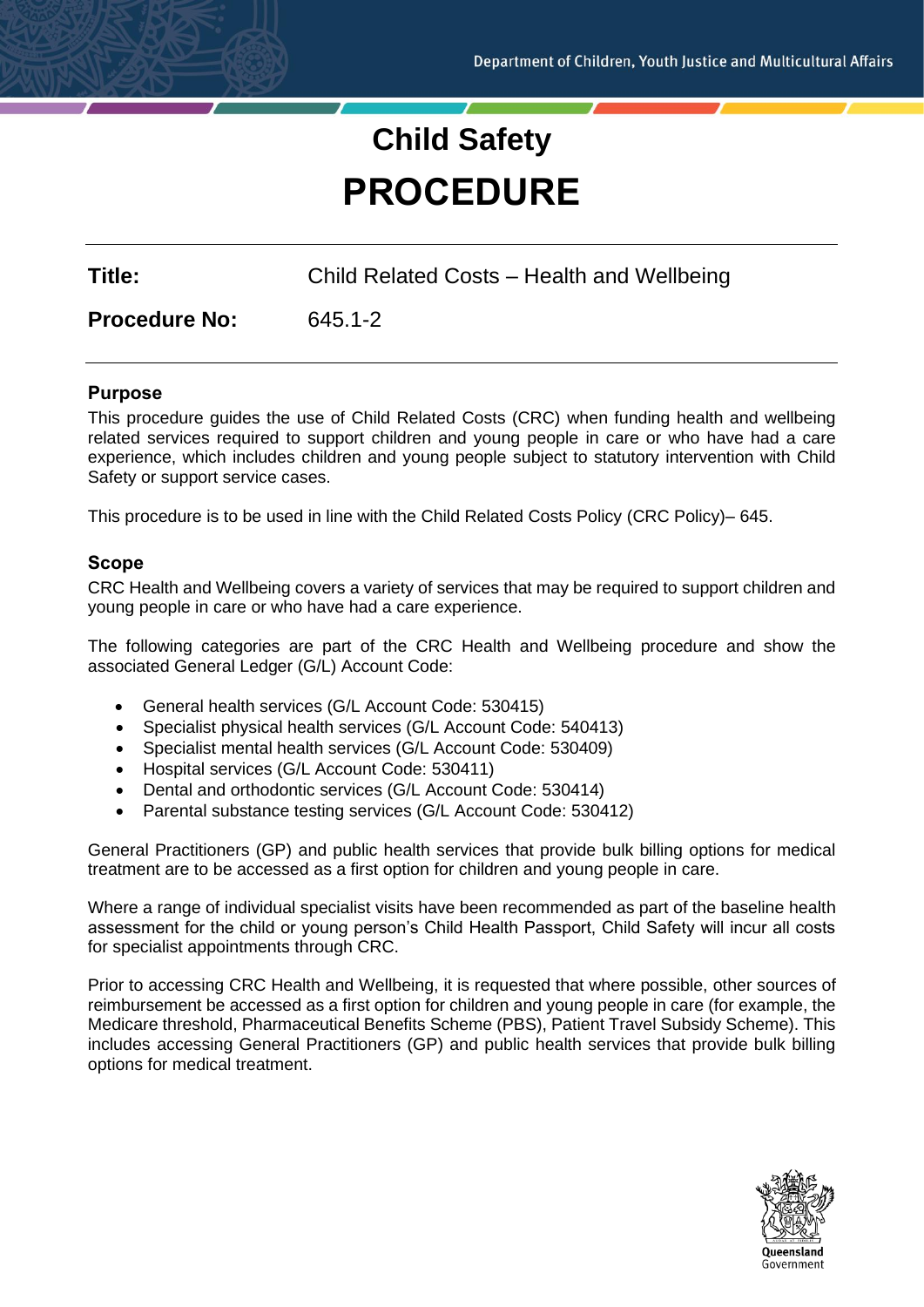For further information please refer to the following web sites:

- [www.humanservices.gov.au/individuals/medicare](http://www.humanservices.gov.au/individuals/medicare)
- [www.health.qld.gov.au/mass](http://www.health.qld.gov.au/mass)
- [www.health.qld.gov.au/services](http://www.health.qld.gov.au/services)
- <http://www.pbs.gov.au/info/about-the-pbs>

In addition, carers and/or child or young person's Health Care Card must also be utilised on all occasions, where possible. Please refer to the following link for further information on Health Care Cards:

• <https://www.humanservices.gov.au/individuals/services/centrelink/health-care-card>

#### **Process**

Upon a CRC request being received by the Child Safety Officer (CSO), the CSO is to refer to the CRC Policy – 645 and the corresponding procedure to determine if the request meets the guidelines for CRC.

Once the CSO has determined that the guidelines are met, the CSO can progress the request for approval. To progress approval the CSO will consult with their Business Officer and relevant financial delegate for the request.

Business Officers in each Child Safety Service Centre (CSSC) are authorised to manage and pay requests up to and in accordance with their delegated authority.

The carer, child, young person or parent will be required to provide receipts for all reimbursement requests.

For requests for payment/reimbursement of \$100 or under, a CRC form is not required. Consultation between the Business Officer, CSO and Senior Team Leader is required to determine the outcome of the request. If the request is supported, the Business Officer will approve the request and process the reimbursement.

For requests for payments/reimbursements over \$100 a completed CRC form is required. Consultation between the CSO, Senior Team Leader and the financial delegate is required to determine the outcome of the request. If the request is supported, the financial delegate will approve the request and Business Services will process the reimbursement.

*A link to the financial delegations has been provided under Delegations at the end of this procedure.*

Child Safety Officers will:

- Consider the use of CRC as part of the case planning processes.
- Make sure carers are aware of how to request CRC for unplanned expenses as they arise.
- Make sure CRC support is consistent with the case plan and/or supportive of the care arrangement.

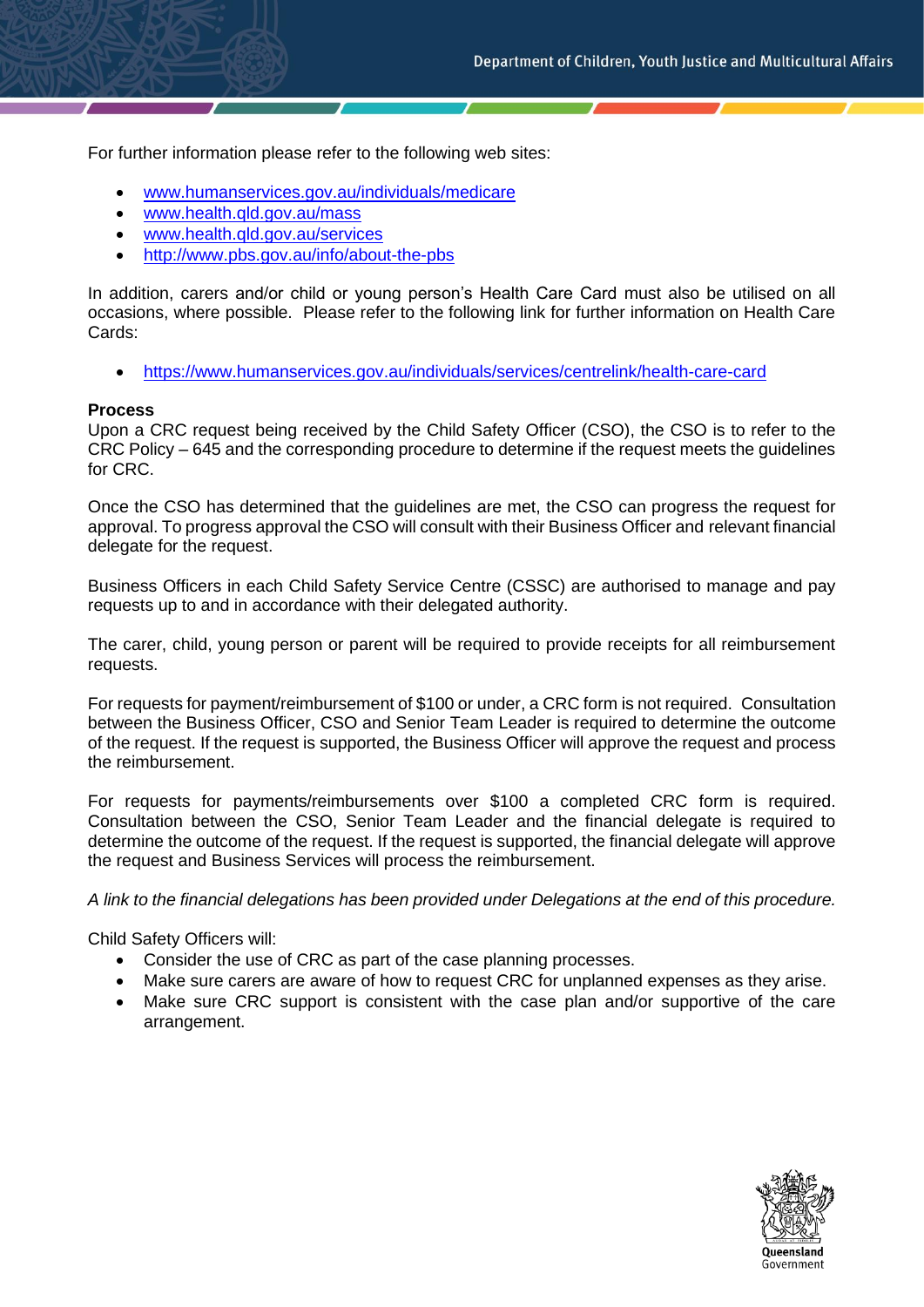Business Officers will:

- Ensure the correct CRC G/L Account Code is used
- Ensure all transactions are substantiated, and necessary substantiating documentation (for example, invoices and receipts) is filed to ensure an audit trail.

Should the request not be supported, the CSO will inform the person making the request of the outcome including an explanation for the decision.

# **Private Health Cover and Carer Allowances**

Carers may obtain private health insurance for a child or young person in their care (or add a child or young person to their existing policy) at their own expense. In circumstances where health services (i.e. medical, dental, orthodontic or mental health service) are required for a child or young person, which is unavailable or cannot be provided in a timely manner through the public health system, the carer can use the health services under their private health insurance and Child Safety will pay the gap fee for the required treatment. Approval from the identified financial delegate will need to be obtained prior to any treatment being received by the child or young person.

Where a child or young person has identified health and wellbeing needs that require ongoing treatment, consider utilising the High Support Needs Allowance (HSNA) or Complex Support Needs Allowance (CSNA) to support the carer to meet the costs quickly and efficiently.

Where a carer is already receiving HSNA or CSNA to meet the health and wellbeing needs, the CRC Health and Wellbeing reimbursement will not be provided. However, where the HSNA or CSNA is provided to meet other needs *not* associated with the child's direct health and wellbeing then Child Safety will meet the costs incurred under categories for CRC Health and Wellbeing outlined below.

# **Categories for CRC Health and Wellbeing**

For funding requests for health and wellbeing services for a child or young person with a diagnosed disability, please ensure all necessary services are included in their current National Disability Insurance Agency plan.

# **General health services (G/L Account Code: 530415)**

The Fortnightly Caring Allowance covers all general medical expenses such as:

- Costs incurred for consulting a GP including the Medicare gap
- All one-off prescribed and non-prescribed pharmaceuticals

Costs included in this category related to any ongoing medical treatment, diagnostic tests and pharmaceuticals not covered by the PBS.

Expenditure under this category can include:

- Child Health Passports all costs associated with a health professional conducting an initial baseline health assessment where a child or young person has remained in care for 30 days subject to:
	- a child protection care agreement that has been extended beyond a 30-day period
	- an interim order granting custody to the chief executive or
	- a child protection order granting custody or guardianship to the chief executive.

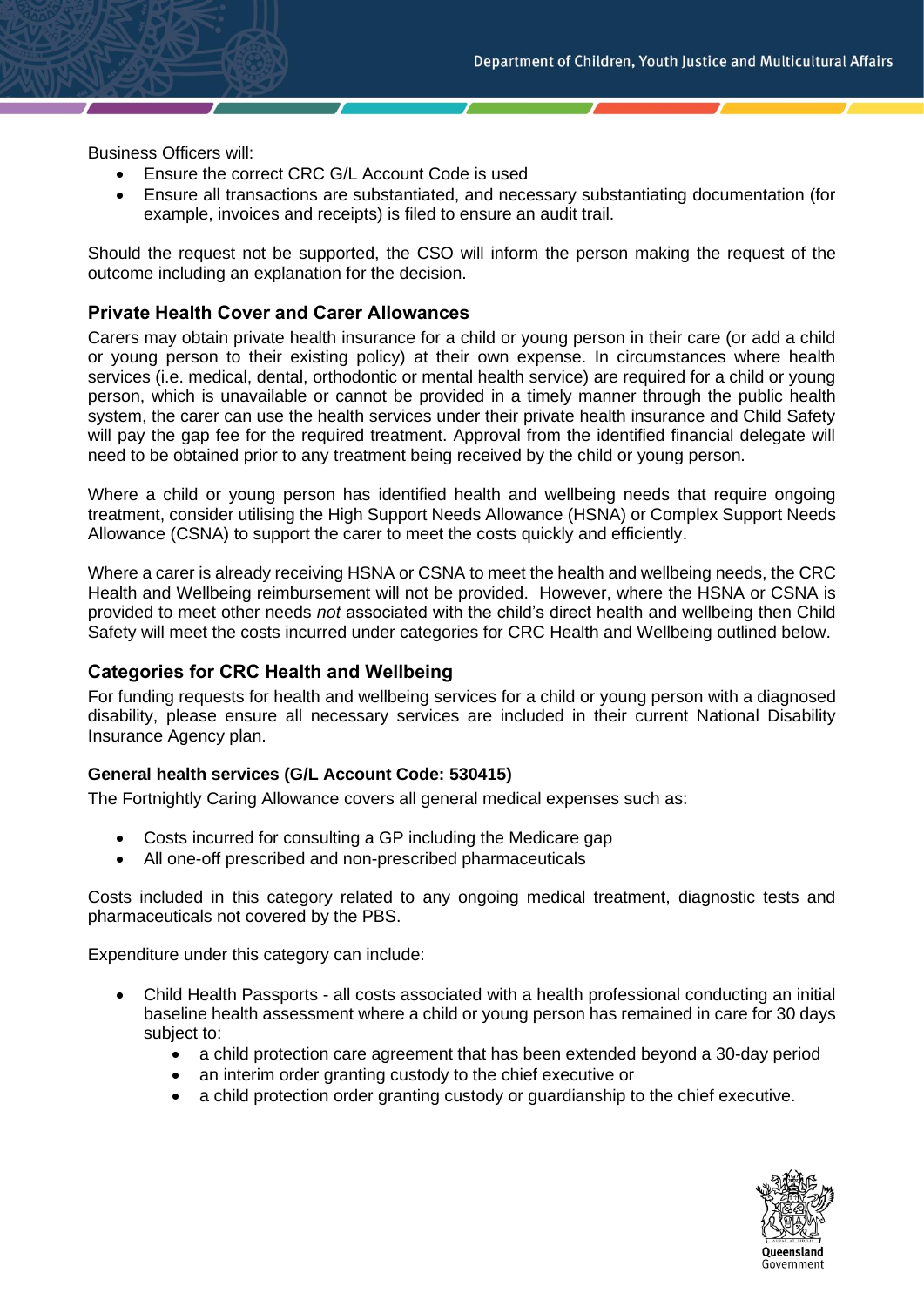- as part of the approved health plan for a child or young person ongoing visits to the GP are required.
- where a young person is living independently and require general (non-specialist) medical assessment and treatment.
- diagnostic tests, as referred by a general practitioner or specialist, as part of ongoing medical treatment, including X-rays, scans, pathology tests, hearing and eye tests
- interstate ambulance costs
- extraordinary or on-going pharmaceutical expenses that are not covered under the Health Care Card such as:
	- non-prescribed medication and treatments for an ongoing medical condition as recommended by a medical practitioner
	- ongoing pharmaceuticals prescribed by a medical practitioner and not covered by the PBS
	- vaccination and immunisation costs, where vaccinations are listed on the Australian Standard Vaccination Schedule, or for any vaccination or immunisation that is recommended in writing by a medical practitioner (the Australian Standard Vaccination Schedule is available online:
		- [https://www.mydr.com.au/kids-teens-health/vaccination-australian-standard](https://www.mydr.com.au/kids-teens-health/vaccination-australian-standard-vaccination-schedule)[vaccination-schedule](https://www.mydr.com.au/kids-teens-health/vaccination-australian-standard-vaccination-schedule)
	- specialised meal supplements for a stabilised or permanent functional disability as determined by an approved case plan, unless these are covered by the high support needs allowance or through the child's National Disability Insurance Scheme (NDIS) plan.
	- Where relevant, treatment is to be detailed in the child's case plan and child health needs assessment.

# **Specialist – Physical Health (G/L Account Code: 530413)**

This category is to be used when a child or young person requires ongoing specialist assessment and/or treatment as part of continuous medical treatment relative to physical health needs as recommended by a GP, specialist or other qualified professional (i.e. speech therapy, physiotherapy or mobility aids), and these assessments or treatments are not related to disability and covered by a child's NDIS plan.

Mobility aids and equipment can include:

- optical equipment
- audio logical aids
- aids and equipment for a child or young person with a disability (for example, nebulisers, wheelchairs, incontinence aids, diabetes home tests).

Where possible it is requested that services be sought from a practitioner who provides a bulk billing service. For all equipment required the Medical Aids Subsidy Scheme (MASS) will be accessed in addition to NDIS, if applicable. MASS provides subsidised medical aids and equipment from an approved list for holders of a Health Care Card who have a stabilised or permanent functional disability. Applications for MASS are made by a health professional following a needs assessment.

For more on MASS contact your local MASS service centre, health care professional/provider or community health centre or go to the MASS website at: https://www.health.qld.gov.au/mass

The NDIS funds aids and equipment for its participants that are related to their disability. More information can be found at [www.ndis.gov.au.](http://www.ndis.gov.au/)

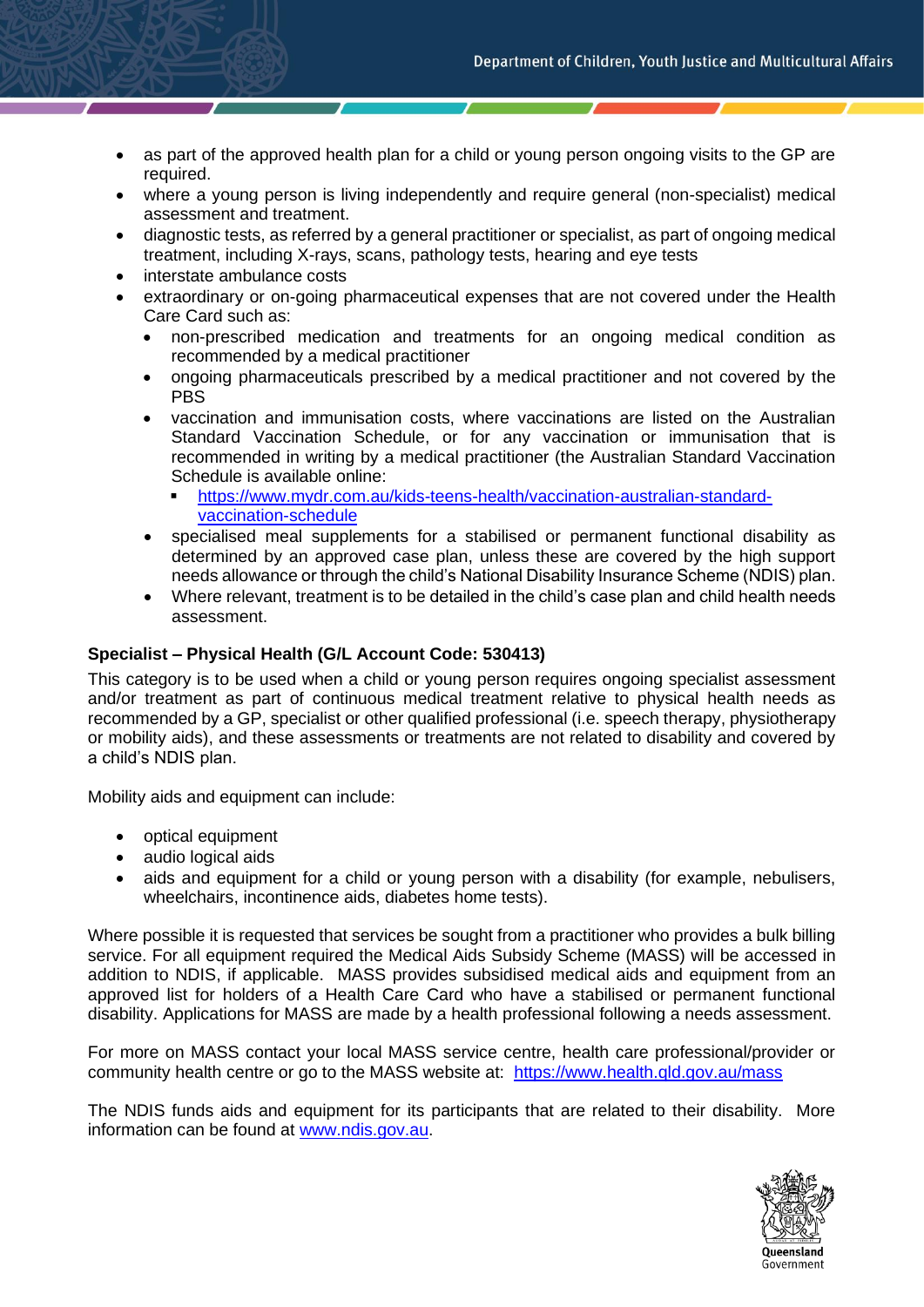### **Specialist – Mental Health (G/L Account Code: 530409)**

This category is to be used when a child or young person requires ongoing psychiatry or psychology specialist assessments and/or treatment.

#### **Hospital Services (G/L Account Code: 530411)**

This category is to be used when a child or young person requires hospital services. Unless hospital services are required in an emergency, hospital admission of a child or young person must be authorised by a GP or a specialist.

Where possible the public hospital is to be accessed in the first instance. If admission as a public patient is not possible within the timeframe recommended in writing by the GP or specialist, then the CSSC Manager may grant permission for the child or young person to access the private health system.

Where a carer chooses to use a private or intermediate hospital when a public hospital vacancy is available within the recommended timeframe, the carer is required to meet the additional costs.

#### **Dental and Orthodontic (G/L Account Code: 530414)**

This category is to be used when a child or young person requires dental or orthodontic treatment and where access to public services is not available.

*Dental treatment is not covered by the Fortnightly Caring Allowance.*

The child or young person's carer will arrange for the child or young person to visit a dental hospital, school dental clinic, or a local dentist every six months.

Queensland Health provide free dental care for children and young people from four years of age up to young people who have not completed year 10, this treatment includes general dental care and emergency dental care. For more information please refer to the following web site: <https://www.health.qld.gov.au/oralhealth/services/school>

If orthodontic treatment is required and advised by a qualified dental/orthodontic surgeon, CRC can cover the costs associated with all ongoing orthodontic treatment. Refer to the financial delegate schedule (referenced on page 3) for approval requirements.

If a carer chooses to use their private health cover for dental and/or orthodontic treatment and the required financial delegate has provided their prior approval for this to occur Child Safety will utilise CRC to pay the gap fee for the required treatment.

# **Substance Testing – Parents (G/L Account Code: 530412)**

This category is used for the costs associated with substance testing of a parent. Where there are indicators that a parent is engaging in serious and persistent substance misuse, contributing to a child or young person being in need of protection, substance testing may be required as part of the case plan for ensuring the child or young person's safety and wellbeing.

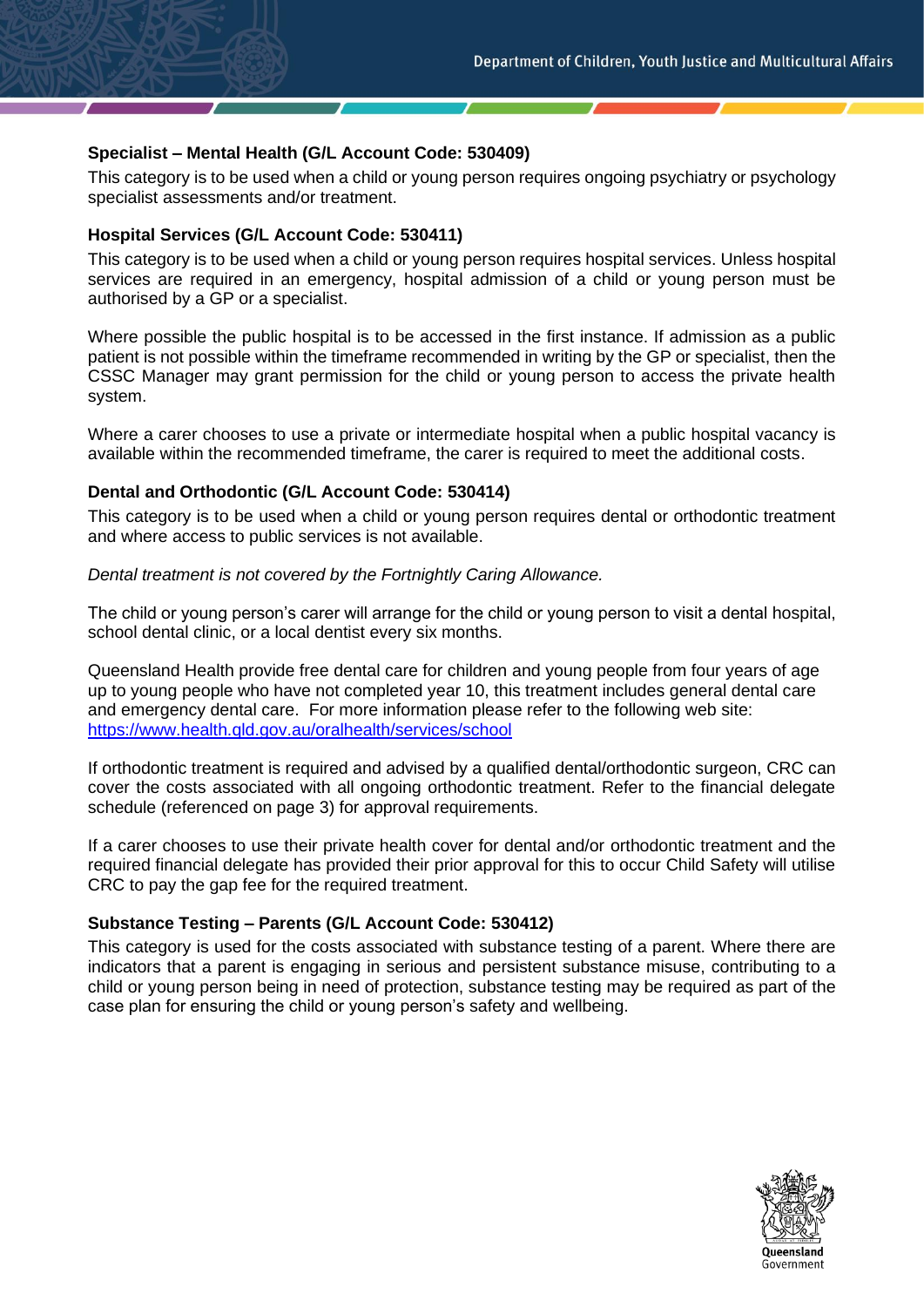# **Authority:**

*Child Protection Act 1999*

*Financial Accountability Act 2009*

# **Delegations:**

The use of CRC will be in accordance with departmental financial delegations and standards.

# [Financial Delegations](https://cyjmaintranet.root.internal/finance-procurement/financial-delegations)

| <b>Records File No.:</b> | 12/306/142630-P1                    |
|--------------------------|-------------------------------------|
| Date of approval:        | 24 June 2021                        |
| Date of operation:       | 24 June 2021                        |
| Date to be reviewed:     | 24 June 2024                        |
|                          |                                     |
| Office:                  | <b>Investment and Commissioning</b> |
| <b>Help Contact:</b>     | Family Based Care and Support       |
|                          |                                     |

# **Links**

*Related Policy*

CRC – 645

Case Planning (263)

Early Childhood Education and Care Participation Minimum Gap Payment Policy – CPADC 640-2

*Related Procedures*

CRC – Education and Child Care Support 645.2

CRC – Travel Support 645.3

CRC – Child and Young Person Support 645.4

CRC – Carer Support 645.5

Child Safety Practice Manual